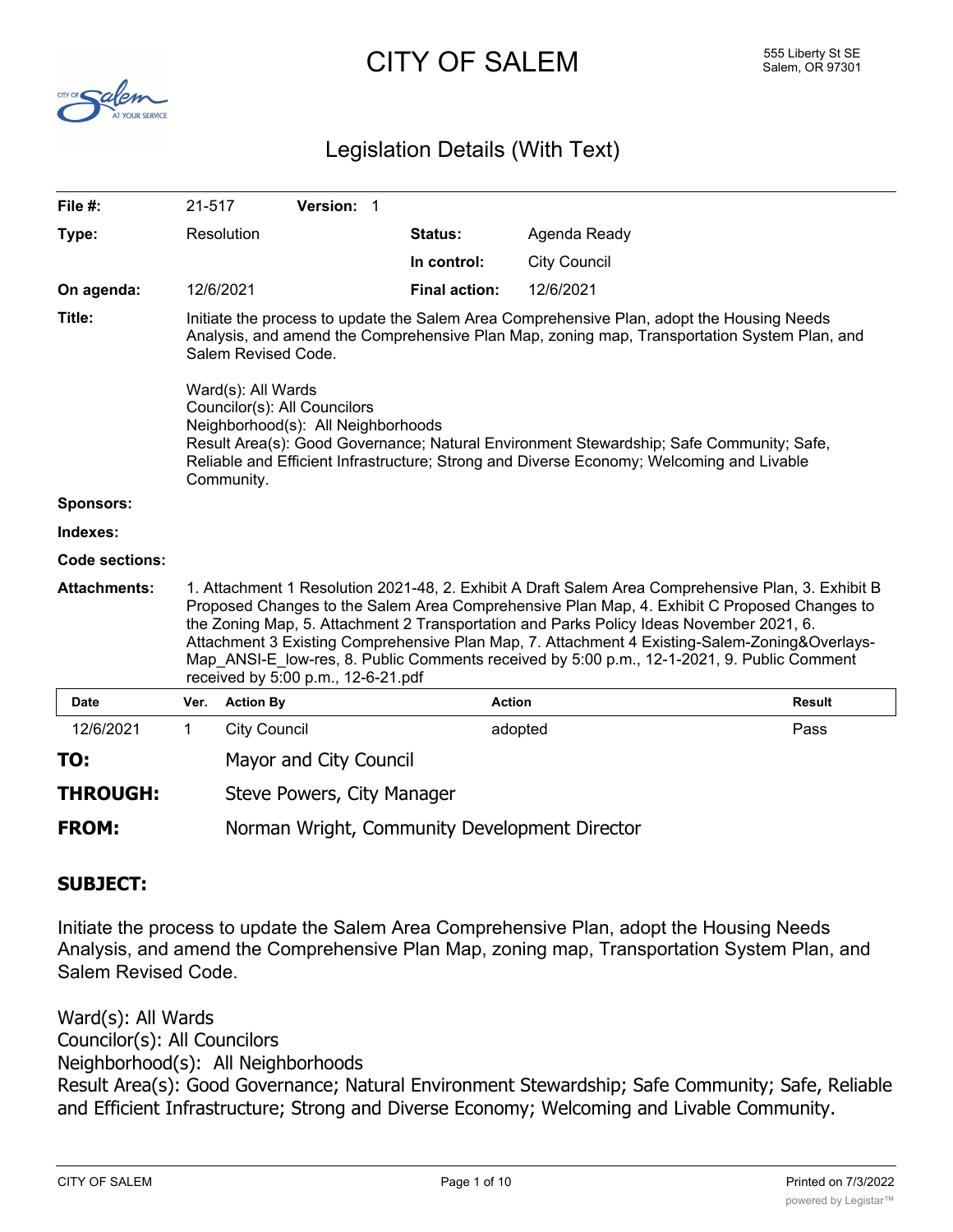## **SUMMARY:**

The City of Salem has developed a draft updated Salem Area Comprehensive Plan (Comprehensive Plan) and changes to the Comprehensive Plan Map, zoning maps, and zoning code to guide future growth and development in Salem. This resolution initiates the adoption process for that work, which is the result of the three-year project called Our Salem. Public hearings will follow initiation and are expected to be held next year.

### **ISSUE:**

Shall the City Council initiate the adoption process to update the Salem Area Comprehensive Plan, adopt the Housing Needs Analysis, and amend the Comprehensive Plan Map, zoning map, Transportation System Plan, and Salem Revised Code?

#### **RECOMMENDATION:**

Adopt Resolution No. 2021-48 to:

- 1) Initiate the following:
	- a. Adoption of the updated Salem Area Comprehensive Plan (**Exhibit A of Attachment 1** );
	- b. Changes to the designation of properties on the Comprehensive Plan Map as shown in **Exhibit B of Attachment 1** and on the Generalized Land Use Maps in the CANDO, ELNA, Liberty-Boone, Grant, Highland, NESCA-Lansing, Morningside, NEN-SESNA, South Gateway, Sunnyslope, and West Salem Neighborhood Plans;
	- c. Changes to the zoning of properties as shown in **Exhibit C of Attachment 1**;
	- d. Amendments to the Salem Revised Code;
	- e. Amendments to the Salem Transportation System Plan, a component of the Salem Area Comprehensive Plan; and
	- f. Adoption of the Salem Housing Needs Analysis
- 2) Refer the matter to the Planning Commission for public hearing and recommendation.

## **FACTS AND FINDINGS:**

#### *Procedural Findings*

- 1) The City of Salem 2017 Strategic Plan identified a goal to develop a "comprehensive, longterm vision for future growth and development in Salem that has community participation" and two specific actions: Conducting citywide visioning and updating the Salem Area Comprehensive Plan with the results of that visioning.
- 2) The City Council approved funding in 2017 to hire consultant and update the Comprehensive Plan.
- 3) The City, with support from a consultant team led by Fregonese Associates, undertook a multiyear project called Our Salem to update the Salem Area Comprehensive Plan, which included extensive community engagement.
- 4) The result of the Our Salem project includes an updated Salem Area Comprehensive Plan; proposed changes to the Comprehensive Plan Map, zoning map, and generalized land use maps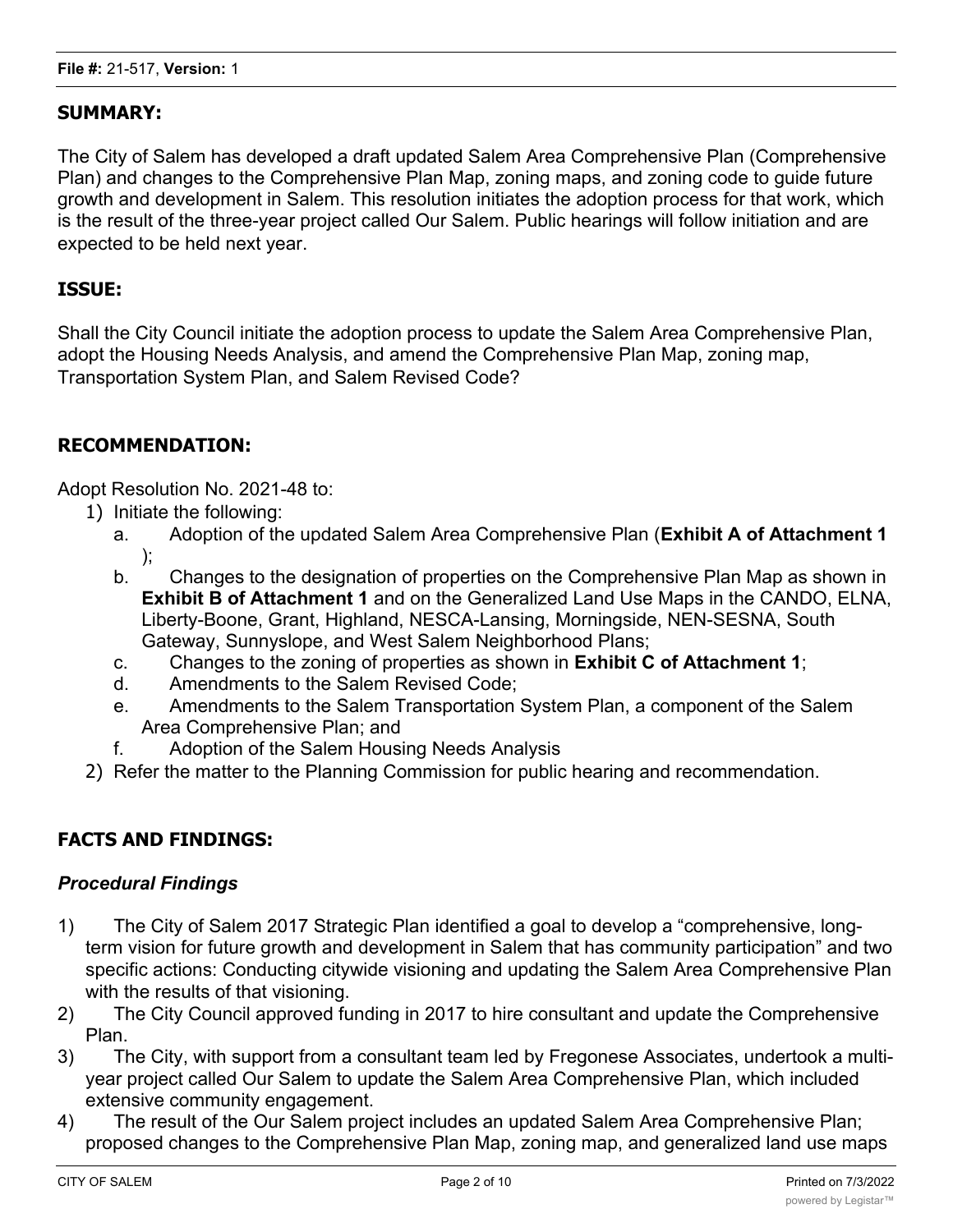of several neighborhood plans; and proposed amendments to the Salem Revised Code.

- 5) The proposed changes to the Comprehensive Plan Map accommodate Salem's projected housing needs, allowing for the Salem Housing Needs Analysis (HNA) to be adopted as a support document to the Comprehensive Plan.
- 6) The proposed changes are: Adoption of the updated Salem Area Comprehensive Plan and amendments to the Transportation System Plan are "Major Comprehensive Plan Amendments" that must be initiated by the City Council under SRC 64.020(e)(1); changes to the Salem Area Comprehensive Plan Map and generalized land use maps in neighborhood plans are "Major Plan Map Amendments" that must be initiated by the City Council under SRC 64.025(b)(1); legislative zone changes may be initiated by the City Council under SRC 265.010(c); proposed amendments to the Salem Revised Code may be initiated by the City Council by resolution under SRC 300.1110(a); and adoption of the HNA as a support document to the Salem Area Comprehensive Plan is considered a "Major Comprehensive Plan Amendment" that must be initiated by the City Council under SRC 64.020(e)(1) with associated amendments to SRC Chapter 64, Comprehensive Planning, that may be initiated by the City Council under SRC 300.1110(a)(1).
- 7) The City Council may refer the matter to the Planning Commission for public hearing and recommendation pursuant to SRC 300.1110(a)(1).
- 8) Legislative zone changes and amendments to the Comprehensive Plan, Comprehensive Plan Map, Neighborhood Plan Maps, and UDC require notice to the Director of the Department of Land Conservation and Development no later than 35 days before the first public hearing pursuant to SRC 300.1110(d). Because the proposed code amendment and Comprehensive Plan Map and zoning map changes restrict some land uses, ORS 227.186 requires written individual notice to the owner of each affected property. This notice is commonly referred to as a "Ballot Measure 56 notice." All required notices will be provided prior to any public hearings on the proposed amendment.

## *Project Overview and Outreach*

The City kicked off the Our Salem project in 2018 and has involved community-wide engagement over three years. The project started with an examination of the existing conditions of Salem. The first phase of the project also looked at how the Salem area could grow under existing policies. It resulted in a report card that evaluated whether Salem was heading in the right direction given current policies and therefore set the stage for the second phase of the project, community-wide visioning. The first phase also resulted in Salem's first greenhouse gas emissions inventory, which has informed the rest of the Our Salem project as well as the climate action plan work that is nearing completion.

The visioning phase of the Our Salem project started in late summer 2019. City staff conducted extensive outreach throughout the Salem area to understand the community's priorities, concerns, and ideas for future growth and development. Staff engaged residents, businesses, neighborhoods, community organizations, partner agencies, and others through a variety of in-person and online meetings, events, workshops, surveys, webinars, emails, mailed flyers, social media, and other outreach tools. Specifically, staff engaged with more than 80 community groups and attended more than 180 in-person or virtual meetings. The project website served as the hub of information and updates: <https://www.cityofsalem.net/our-salem>.

A Technical Advisory Committee consisting of staff from all City Departments and partner agencies including Cherriots, the Salem-Keizer School District, Marion County, Polk County, the Oregon Department of Land Conservation and Development, and the Mid-Willamette Valley Council of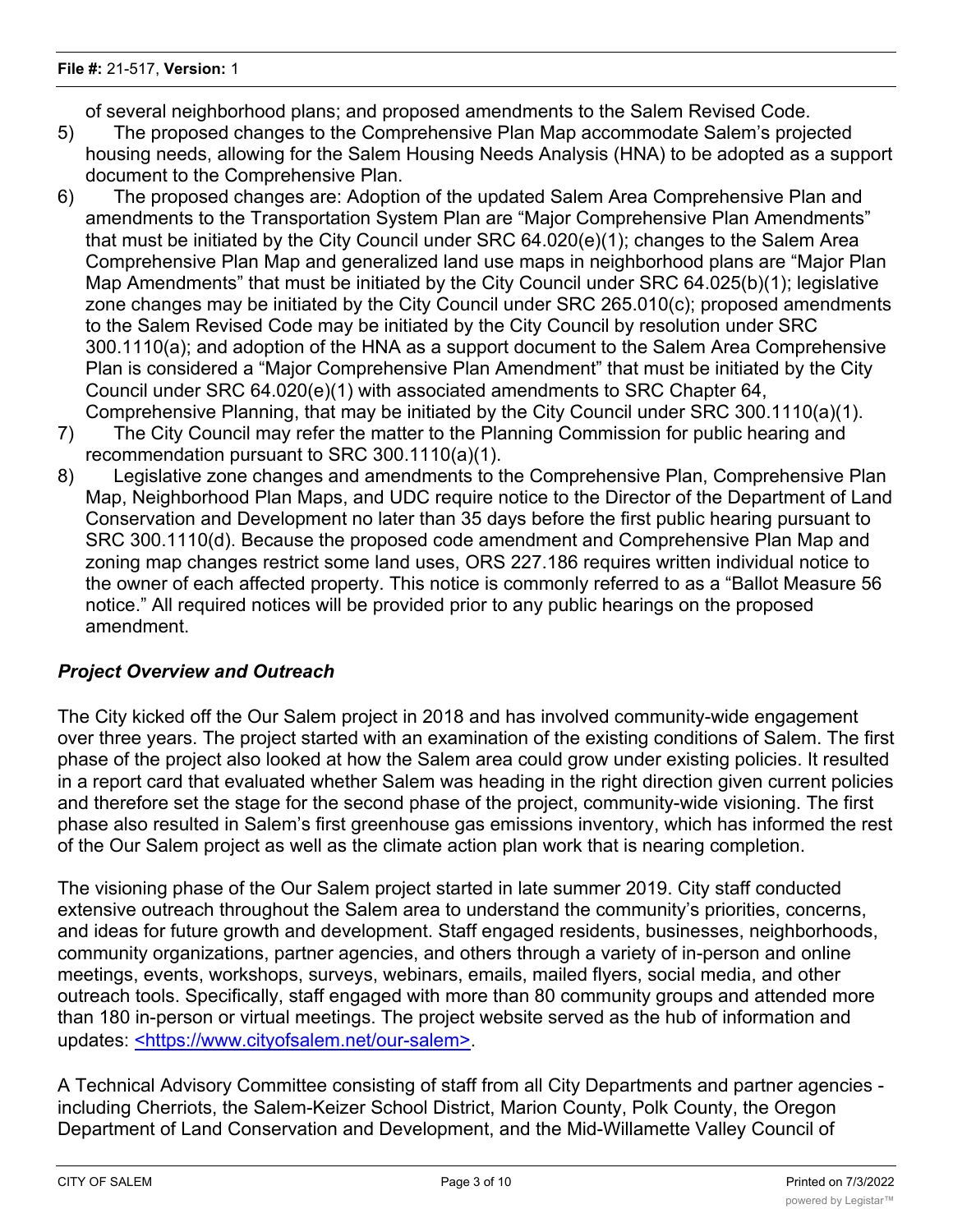Governments - provided input at key milestones. City staff also mailed flyers to all property owners that could be impacted by proposed changes to the Comprehensive Plan and zoning maps, inviting them to attend virtual meetings or talk with staff.

The visioning phase had three major milestones.

- · **Visioning**: In the fall and winter, City staff conducted public outreach throughout the community to understand people's overall priorities and goals for future growth. City staff, working with a consultant team, also asked the community to show on maps where different types of development were desired in the future.
- · **Scenarios**: Using that input, City staff worked with the consultant team to create guiding principles and four scenarios for future growth. The scenarios were maps that tested various ideas for where different development types should occur.
- **Community vision:** The community's input was used to develop the Our Salem Vision, which was presented to and accepted by the City Council in March. The vision included high-level goals and a map that was used to guide the third phase of the Our Salem project.

The last phase of the project focused on developing and refining detailed policies to support the goals in the Vision as well as proposing changes to the zoning map and zoning code to reflect the Our Salem Vision. Outreach included weekly virtual policy meetings on different topics, an interactive proposed zoning map that resulted in more than 1,500 comments, continued meetings with community organizations, and continued coordination with partner agencies such as Cherriots and other jurisdictions such as Marion and Polk counties. Staff also closely collaborated with the climate action plan work that is being led by the Public Works department.

The third phase resulted in a draft of the updated Comprehensive Plan, proposed Comprehensive Plan Map changes, proposed zoning map changes, and proposed zoning code amendments. They are described below.

#### *Proposed Amendments*

#### *1) Update the Salem Area Comprehensive Plan*

The draft Comprehensive Plan would replace the existing Comprehensive Policies Plan, updating the goals and policies in line with the community's priorities and vision for the future. The draft plan covers a broad range of topics, including community engagement and equity, housing, economic development and employment, land use and urbanization, parks and recreation, natural resources and the environment, climate change and natural hazards, Willamette Greenway, transportation, public facilities and infrastructure, and community services and historic resources.

For each topic, there are proposed goals, which are board in nature and support the community's Vision Statement: *Salem is a livable, equitable, carbon neutral city where everyone has access to affordable housing and safe mobility choices, families and local businesses are thriving, diversity and culture is celebrated, and open spaces and the environment are valued and protected.* For example, the goals highlight the community's desire to strengthen Salem's economy, promote housing affordability, provide interconnected recreational opportunities, protect natural resources, and provide an integrated multimodal transportation network.

Many of the proposed goals - and related policies - do not exist in the current Comprehensive Plan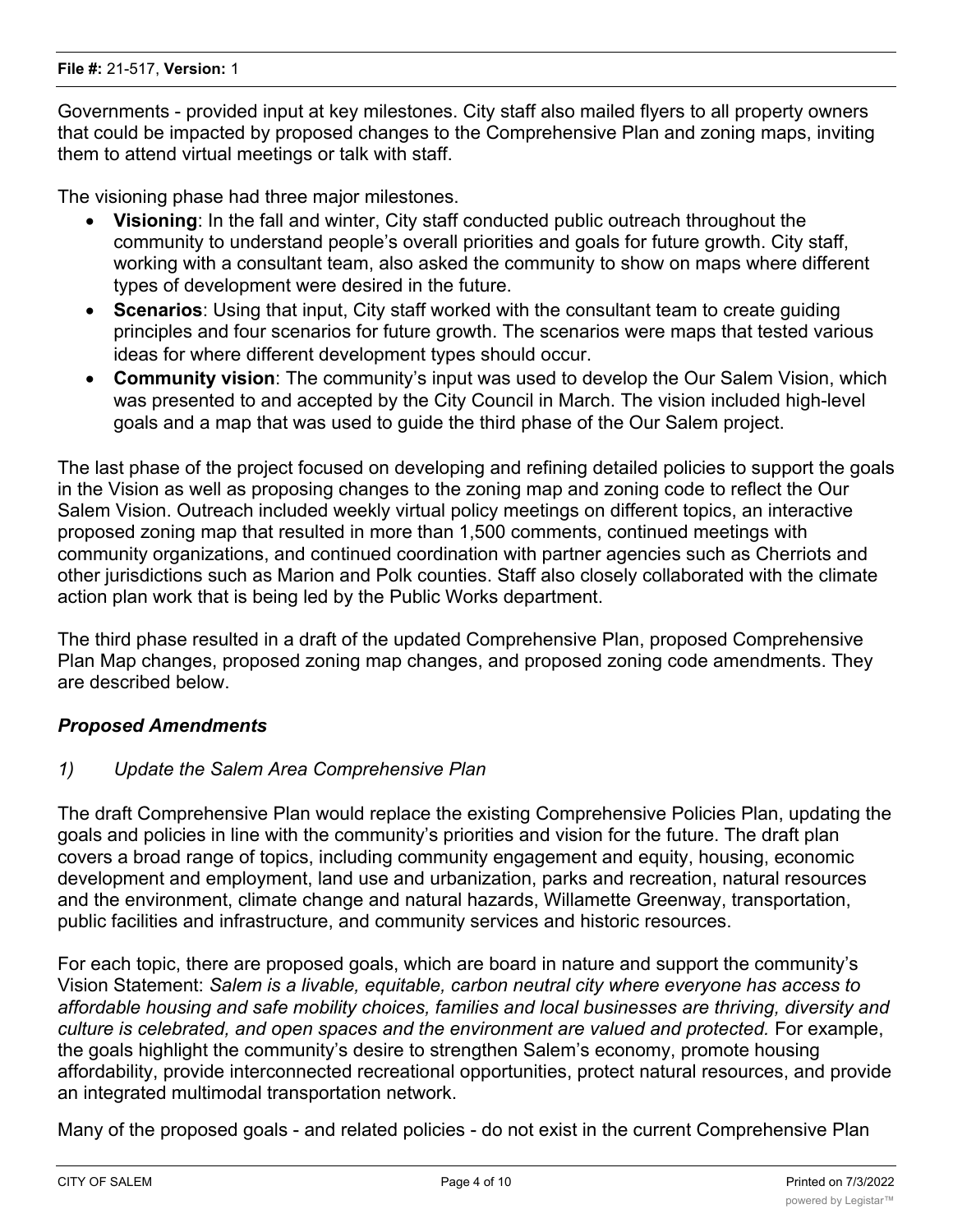but instead reflect the community's priorities for the future. There are many proposed policies, for example, related to equity and broadening community engagement. One such policy emphasizes the community's desire to ensure that the City expands opportunities for communities of color, lowincome residents, and other underrepresented groups to participate in planning and investment decisions. Policies that promote equitable outcomes are also included throughout the draft plan.

There are also proposed goals and policies that aim to build community resiliency and help reduce greenhouse gas emissions to meet the City's goal of being carbon neutral by 2050. The proposed policies align with the draft strategies that were developed as part of the climate action plan work. For example, one proposed policy supports the development of a robust network of infrastructure needed to facilitate wide-scale adoption of electric vehicles, and another proposes implementing programs and practices that reduce the amount of waste sent to landfills and incinerators.

The proposed goals related to transportation and parks are included in the draft Comprehensive Plan; however, the related policies will be included in the Salem Transportation System Plan (TSP) and Salem Comprehensive Parks System Master Plan (CPSMP). Both documents are components of the Comprehensive Plan and are expected to be updated with detailed policies following adoption of the updated Comprehensive Plan. The Comprehensive Plan takes precedence over the components if there are conflicts in provisions, pursuant to SRC Chapter 64. **Attachment 2** is a list of transportation and parks-related policy ideas that have come out of the Our Salem project and will be forwarded for inclusion in the TSP and CPSMP when they are updated.

The draft Comprehensive Plan also includes new benchmarks that align and advance the proposed policy to facilitate and support changes in land use patterns and the transportation system to reduce single-occupancy vehicle trips and greenhouse gas emissions from transportation. The benchmarks generally aim to encourage and focus new housing units in mixed-use areas downtown and near Cherriots' Core Network. (The Core Network is a network of bus service corridors where frequent service is prioritized.)

In addition, the draft Comprehensive Plan includes an appendix that lays out implementation steps that the City plans to undertake after the Our Salem project is complete and the updated Comprehensive Plan is adopted. Those steps include:

- · Update the Transportation System Plan to align with the updated Comprehensive Plan
- · Update the Comprehensive Parks System Master Plan to align with the updated Comprehensive Plan
- · Coordinate and implement strategies in the Climate Action Plan
- · Conduct a new Economic Opportunities Analysis
- Conduct a Goal 5 inventory
- · Develop a Housing Production Strategy
- *2) Amend the Comprehensive Plan Map, Zoning Map, and Generalized Land Use Map in the 11 neighborhood plans*

The proposed changes to the Comprehensive Plan Map, zoning map, and the generalized land use maps in 11 neighborhood plans aim to advance the goals and policies in the Comprehensive Plan. The proposed changes to the Comprehensive Plan Map designations and zoning of properties reflect four big ideas about where the community wants to see different types of land uses and development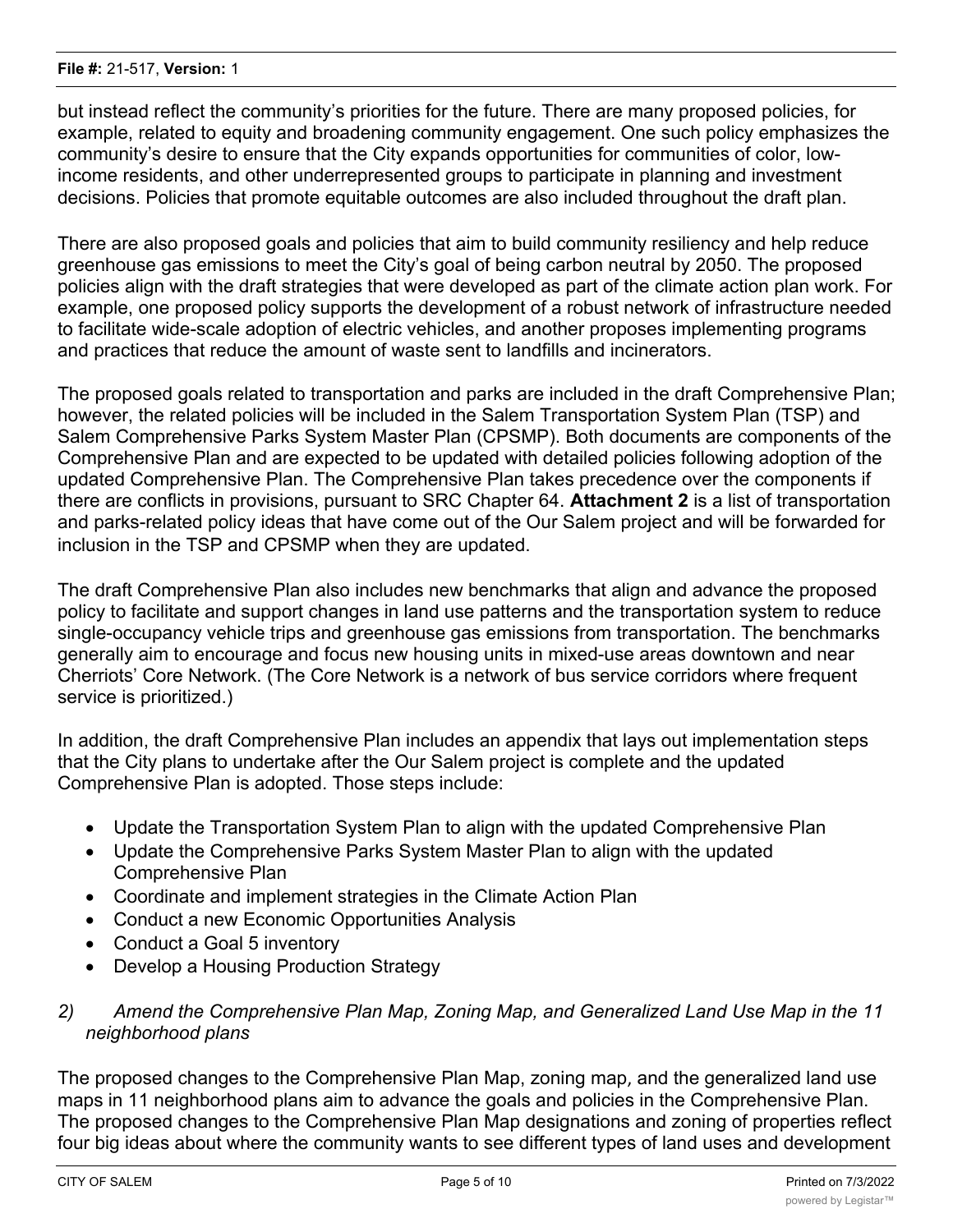in the future. These big ideas are incorporated into several policies in the Comprehensive Plan.

- **1. Mixed use:** Encourage a mix of uses in the downtown area and along major corridors with frequent transit service
- **2. Housing:** Encourage a broader range of housing types and distribute multifamily housing across Salem, particularly near jobs, services, and amenities
- **3. Neighborhood hubs:** Allow pockets of small-scale businesses in single-family areas
- **4. Employment:** Create flexibility in where commercial uses are allowed, while maintaining existing industrial areas

The generalized land use maps in 11 neighborhood plans are carbon copies of the existing Comprehensive Plan Map and are therefore being amended to reflect the *updated* Comprehensive Plan Map. This proposed amendment would not impact any vision maps or opportunity maps in the neighborhood plans. Salem's existing Comprehensive Plan Map and Zoning Map have been attached for reference (**Attachments 3 and 4).**

#### Mixed Use

The proposed Comprehensive Plan Map and zoning map changes significantly expand mixed-use areas in Salem, particularly along major corridors with frequent transit service as well as in and around downtown. Specifically, the proposed Comprehensive Plan Map increases the amount of land designated as Mixed Use in the Salem area by more than fourfold.

The Mixed Use (MU) and River Oriented Mixed Use (ROM) Comprehensive Plan Map designations would be implemented by existing and new mixed-use zones, including the Mixed Use-I (MU-I), Mixed Use-II (MU-II), proposed Mixed Use-III (MU-III), and proposed Mixed Use-Riverfront (MU-R) zones. All of those zones would allow but not require a broad range of residential, commercial, and other uses. Establishing more mixed-use areas in Salem would promote walkability, increase access to jobs and services, and create more flexibility in how properties can be used. Creating more walkable, complete neighborhoods - particularly near transit service - would help move Salem closer to its greenhouse gas emissions reductions goals.

Much of the added Mixed Use-designated and mixed-use zoned land is along Cherriots' Core Network. For example, land along Commercial Street SE, Liberty Lancaster Drive NE, and Portland Road NE is proposed to be redesignated as Mixed Use and rezoned to MU-I, MU-II, or MU-III. Other proposed mixed-use areas include currently vacant or underutilized property in largely residential neighborhoods. This includes vacant land in West Salem and South Salem. While areas like these are not currently served by transit, they offer opportunities to incorporate commercial services, shops, and jobs into otherwise residential areas. Redesignating and rezoning these areas to allow for a mix of uses would help create more complete neighborhoods as Salem continues to grow.

#### **Housing**

The proposed Comprehensive Plan Map and zoning map changes provide more opportunities for a mix of housing types to be developed across Salem's neighborhoods. Specifically, the proposed maps add land designated as Multi-Family Residential (MF) and zoned Multiple Family Residential-I (RM-I) or Multiple Family Residential-II (RM-II) throughout the Salem area, as opposed to concentrating it in one neighborhood. The proposed maps also encourage more housing near transit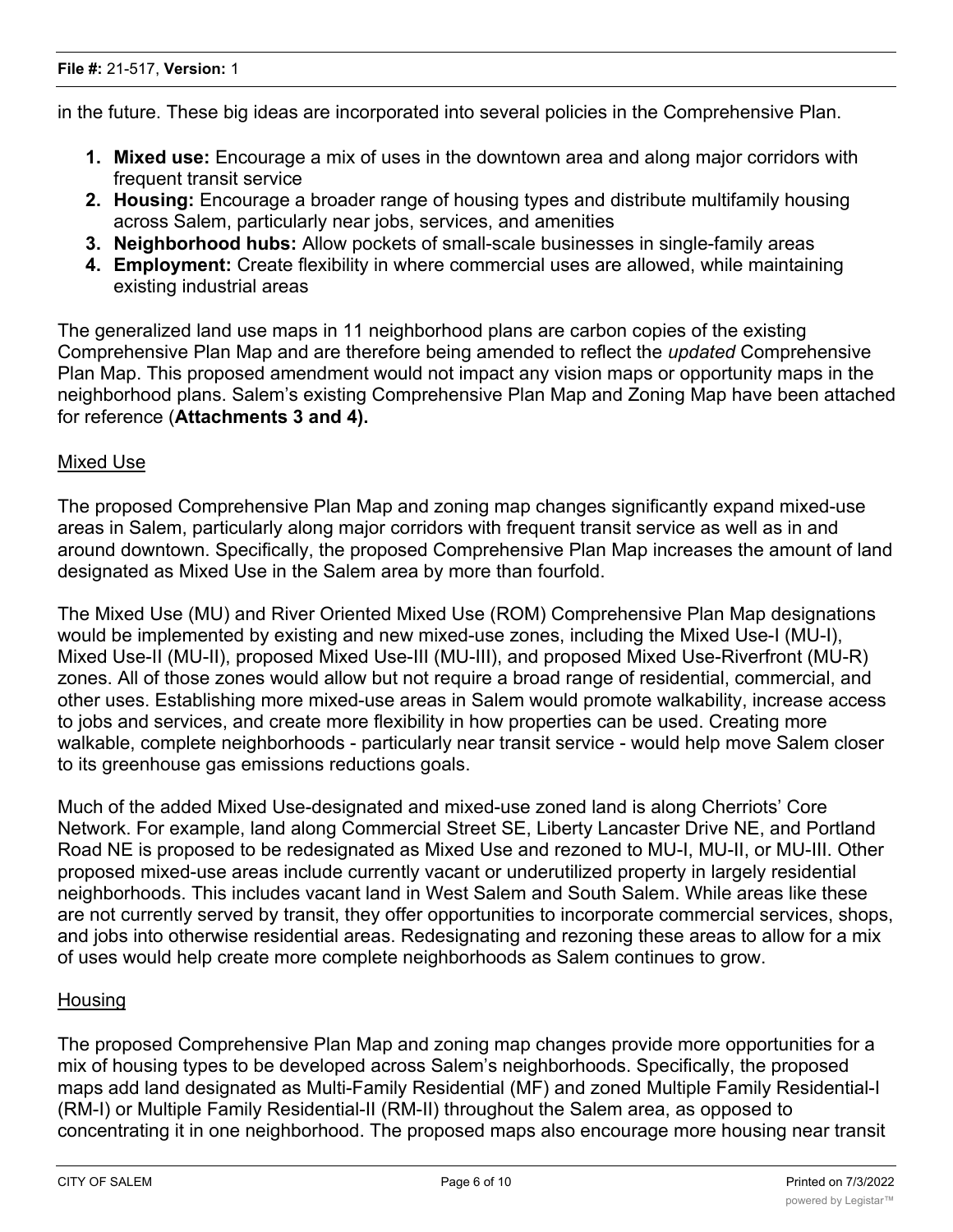service by adding mixed use areas along Cherriots' Core Network, as mentioned earlier.

This addition of MF-designated land and MU-designated land is critical to Salem meeting its future housing needs, as described in the Salem Housing Needs Analysis (HNA). The HNA, completed in December 2014, projected a 207-acre deficit of multifamily land (or 2,897 units) in Salem's portion of our urban growth boundary (UGB) by 2035. This is based on an overall projected need for 7,299 multifamily housing units on multifamily land between 2015 and 2035.

Staff has analyzed the proposed Comprehensive Plan Map and determined that if adopted, it could accommodate Salem's projected multifamily housing need through 2035. Staff made this determination after analyzing recent building permit data and the amount of vacant and partially vacant land that exists today if the proposed Comprehensive Plan Map were adopted. Meeting Salem's projected housing needs through Comprehensive Plan Map changes allows the City to adopt the HNA, along with the map changes.

#### Neighborhood Hubs

The proposed Comprehensive Plan Map and zoning map changes allow for the creation of neighborhoods hubs. A newer idea in Salem, neighborhood hubs are intended to be small clusters of businesses in residential neighborhoods. They would provide neighbors with safe, convenient access to shops and services to help meet their daily needs, and they would help create more complete neighborhoods.

Neighborhood hubs are designated as Mixed Use on the proposed Comprehensive Plan Map and zoned Neighborhood Hub (NH), which would be a new zone in Salem. The new zone would allow but not mandate a broader range of uses, such as small-scale retail shops, cafes, personal services, and recreational and cultural services. (Some specific types of businesses such as liquor stores, tobacco stores, tattoo parlors, night clubs, and medical laboratories would be prohibited.) Single-family homes would continue to be allowed. Standards would be established to limit hours of operation, promote pedestrian-oriented development, and help ensure new structures that are scaled and designed to be sensitive to the neighborhood context.

The proposed zoning map includes 13 neighborhood hubs across Salem (down from 34 in the spring). The proposed hubs are generally located at intersections or on collector streets near parks, schools, or other community gathering places. They are also largely in areas with transit service, sidewalks, and in some cases, bike lanes.

#### Employment

The proposed Comprehensive Plan Map and zoning map changes expand existing employment areas in Salem. Specifically, the proposed maps expand the amount of Industrial Commercial (IC) land in Salem. This Comprehensive Plan designation - and corresponding IC zone - allows for a mix of commercial and industrial uses. For example, land in and around the Fairview Industrial area has been redesignated and rezoned to IC.

The proposed maps also maintain existing industrial land throughout Salem, including areas along Portland Road, Salem Parkway, McGilchrist Street, Sunnyview Road around 16<sup>th</sup> Street, and the Mill Creek Corporate Center. The industrial area in inner West Salem is proposed to be redesignated and rezoned to allow for a mix of uses, but the proposed zoning there includes a provision that would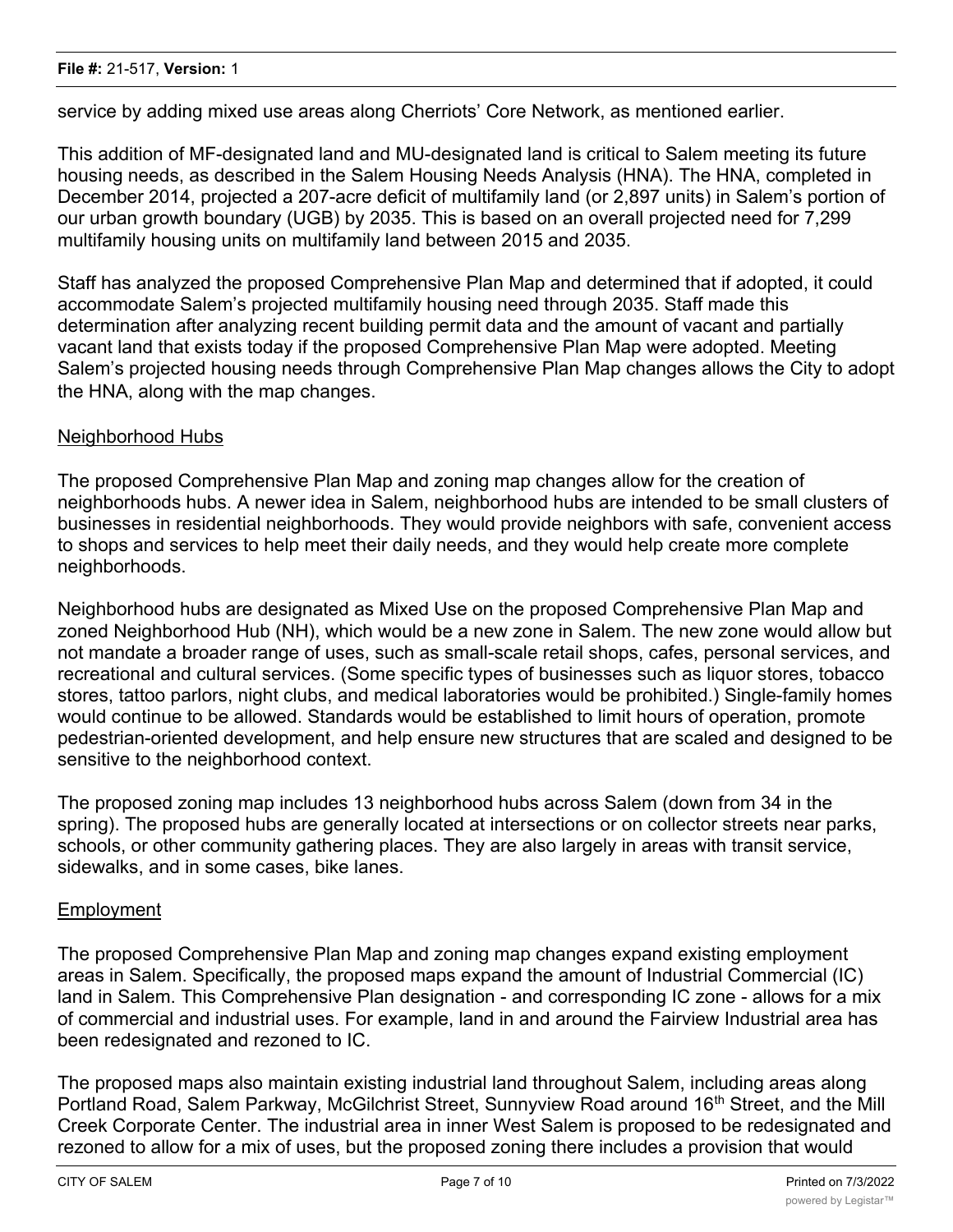allow existing industrial businesses to continue and new industrial businesses to move into existing industrial buildings. This creates flexibility in when that industrial area transitions to a mixed-use area.

#### Other changes

The proposed changes to the zoning map eliminate 18 overlay zones. Many of those overlay zones are no longer necessary because the underlying zone is proposed to change to a mixed-use zone; the overlays had previously promoted mixed-use development when the underlying zone was, for example, a commercial zone. Eliminating overlay zones has been a priority of the City over the years, as the community and City Council has asked for zoning to be streamlined and simplified. Historic districts will remain as will several overlay zones along portions of Commercial Street SE and Portland Road NE.

In addition, the proposed changes to the Comprehensive Plan Map and zoning maps fix inconsistencies between the two maps on more than properties throughout Salem. Inconsistencies between Comprehensive Plan Map designations and zones create challenges when property owners want to develop or redevelop their land.

## *3) Amend the Salem Revised Code*

#### New zones

The proposed amendments to the Salem Revised Code create three new zones: the NH zone, MU-III zone, and MU-R zone. The proposed NH zone, as mentioned earlier, would allow small-scale services and shops in addition to single-family and middle housing types (e.g., duplex, triplex, quadplex, townhouses, and cottage clusters as required by state law).

The proposed MU-III zone would allow but not require a mix of uses. It would specifically allow the same uses that are permitted today in the Retail Commercial (CR) zone - such as retail, restaurants, offices, and services - except warehousing and distribution centers for online and mail order sales would be prohibited. In addition, multifamily housing would be allowed outright as opposed to through a conditional use permit as is required today in the CR zone. The proposed MU-III zone would also promote pedestrian-friendly development through development standards. For example, one standard would require new parking lots to be located behind or beside buildings.

The proposed MU-III zone would largely be located on corridors with frequent transit service such as portions of Commercial Street, Lancaster Drive, Market Street, and Portland Road. It would therefore implement policies in the draft Comprehensive Plan. For example, several policies encourage mixeduse development near frequent transit routes.

The proposed MU-R zone would also allow but not require a mix of uses, and it would encourage pedestrian-friendly development through a variety of design-related standards. The proposed designrelated standards would be similar to those in the MU-I and MU-II zones, as they require ground-floor windows, awnings, and articulated buildings. The proposed MU-R zone would also include an additional standard that requires public pedestrian access between Front Street and the Willamette River. This standard is included in the proposed zone because it is largely proposed to be located along the river north of downtown Salem, and it is a standard that largely applies to the area today. This would implement policies in the draft Comprehensive Plan that call for increased public access to the river.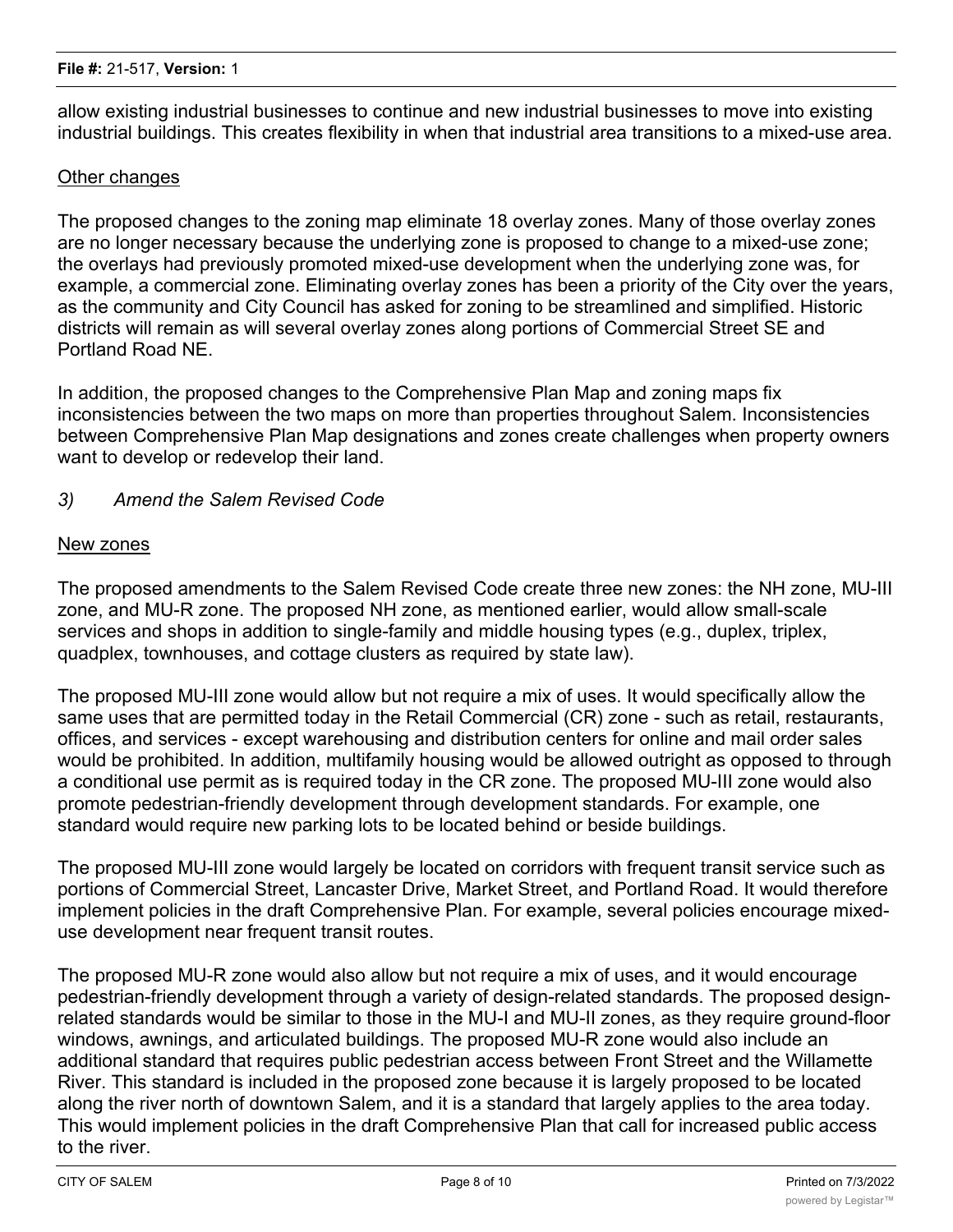In addition, the amendments include revising the Multiple Family High Rise Residential (RH) zone. The amendments rename the zone to Multiple Family Residential-III (RM-III) and establish a maximum height and density.

#### Zoning Subcommittee Recommendations

The proposed code amendments incorporate recommendations of the Our Salem Zoning Subcommittee, which included four City Councilors and four Planning Commissioners. That subcommittee met six times over the spring and summer of 2021 to discuss and make recommendations on six zoning options intended to help reduce greenhouse gas emissions from transportation. The public was invited to attend and provide input during the virtual meetings.

The Zoning Subcommittee's recommendations align with the draft strategies developed as part of the climate action plan work as well as the goals and policies in the draft Comprehensive Plan.

The following is a high-level summary of the zoning subcommittee's recommendations:

- Establish a maximum height of 70 feet in the proposed new MU-III zone (and based the setback adjacent to residential zones on the height of buildings)
- · Eliminate minimum off-street parking requirements for mixed-use developments in the mixeduse zones within ¼ mile of Cherriot's Core Network
- Increase the minimum density in the RM-II, MU-I, MU-II, and proposed MU-III zones to 15 units per acre
- Require subdivisions that are at least 10 acres in size to allow neighborhood hub uses (e.g., non-residential uses allowed in the NH zone) on at least two contiguous lots
- Establish a minimum density of 5.5 units per acre in the Single-Family Residential zone when land that is at least 5 acres in size is subdivided, and require at least 15 percent of the dwelling units in those subdivisions to be middle housing
- Establish a minimum density of 15 units per acre in the Single Family Residential (RS) for land within  $\frac{1}{4}$  mile of Cherriot's Core Network

#### *Next Steps*

Staff will send out notice to DLCD and affected property owners early next year in advance of public hearings at the Planning Commission and City Council, if this matter is so referred by the City Council.

#### **BACKGROUND:**

The City Council funded the Our Salem project in 2017. The funding followed the strategic planning process when the community identified the need to develop a vision for growth and development. Salem's portion of the urban growth boundary is projected to continue adding residents and jobs through 2035, and the Our Salem project provided the community with an opportunity to guide how and where that growth occurs.

The City started the Our Salem project in the fall of 2018, working with a consultant team led by Fregonese Associates. The multi-year project has resulted in a proposed update to the